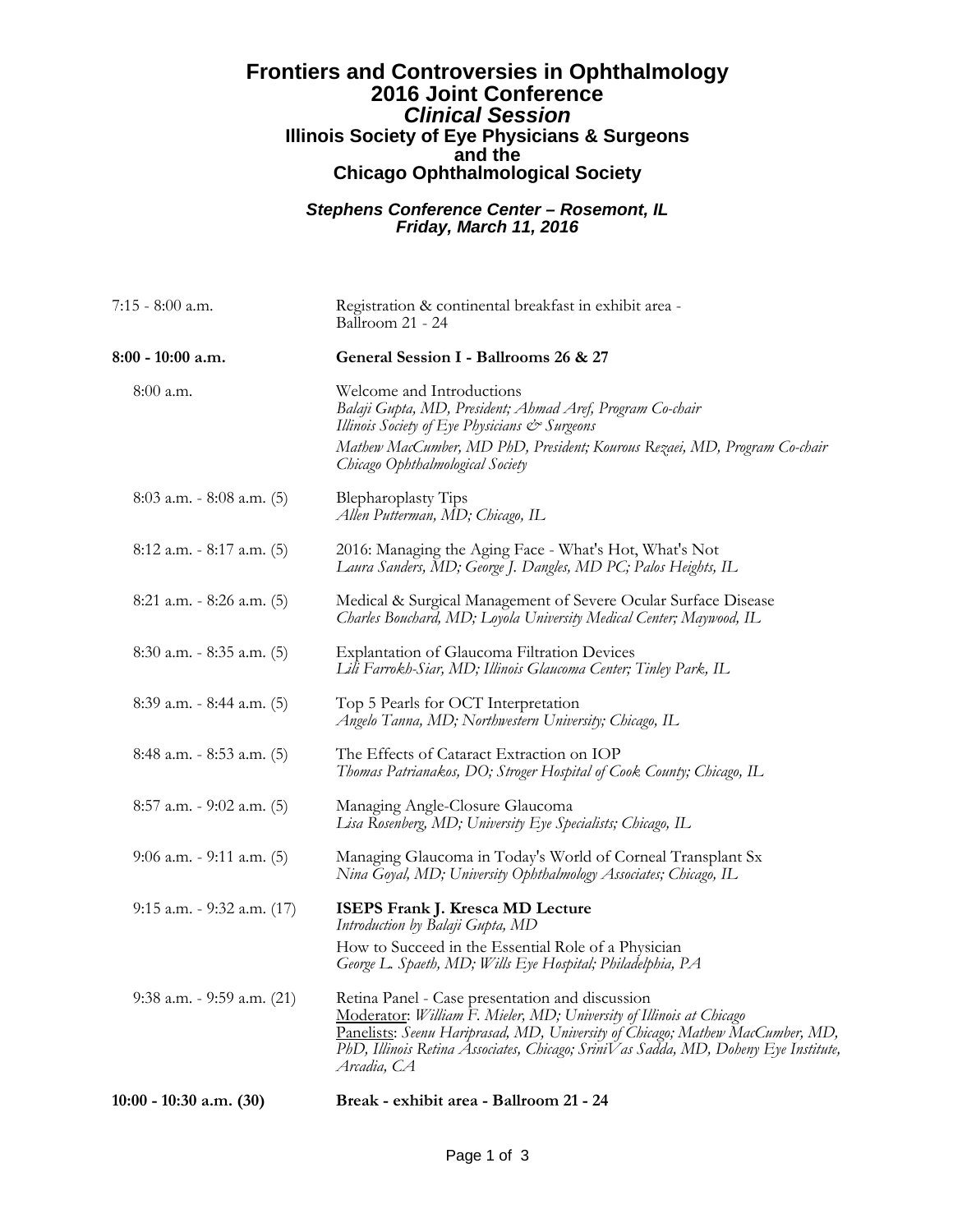| 10:30 a.m. - 12:05 p.m.         | General Session II - Ballrooms 26 & 27                                                                                                                                                                                                                                                                                                          |
|---------------------------------|-------------------------------------------------------------------------------------------------------------------------------------------------------------------------------------------------------------------------------------------------------------------------------------------------------------------------------------------------|
| 10:31 a.m. $-10:36$ a.m. (5)    | Pearls for the Management of Orbital Trauma<br>Hassan Shah, MD ; Eye Specialists Center; Chicago Ridge, IL                                                                                                                                                                                                                                      |
| 10:40 a.m. $-10:45$ a.m. (5)    | Pearls for Refractive IOLs<br>Marian Macsai, MD; Northshore University HealthSystem; Glenview, IL                                                                                                                                                                                                                                               |
| 10:49 a.m. - 10:54 a.m. $(5)$   | Novel Treatments for Fuchs Dystrophy<br>Kathryn Colby, MD, PhD; University of Chicago; Chicago, IL                                                                                                                                                                                                                                              |
| 10:58 a.m. - 11:03 a.m. $(5)$   | Surgical treatment of Presbyopia: Future or Fiction<br>Dimitri Azar, MD, MBA; University of Illinois at Chicago; Chicago, IL                                                                                                                                                                                                                    |
| $11:07$ a.m. $-11:12$ a.m. (5)  | Management of Subluxated IOLs<br>David Lubeck, MD; Arbor Center for EyeCare; Homewood, IL                                                                                                                                                                                                                                                       |
| 11:16 a.m. - 11:33 a.m. $(17)$  | Illinois Society for the Prevention of Blindness Lecture<br>Introduction by Donna Drieske, ISPB Executive                                                                                                                                                                                                                                       |
|                                 | The Future of Cataract Surgery in the Next 1-3 Years<br>David F. Chang, MD; Altos Eye Physicians; Los Altos, CA                                                                                                                                                                                                                                 |
| 11:39 a.m. - 12:00 p.m. $(21)$  | Anterior Segment Panel- Case presentation and discussion<br>Moderator: Mark I. Rosenblatt, MD, PhD, MBA<br>Panelists: Elmer Tu, MD, University of Illinois at Chicago; Parag Majmudar, MD,<br>Chicago Cornea Consultants, Highland Park; Manus Kraff, MD, Kraff Eye Institute,<br>Chicago, David Chang, MD, Altos Eye Physicians, Los Altos, CA |
| $12:00$ p.m. - 12:05 p.m. (5)   | CCO Teacher of the Year Presentation<br>Alice T. Lyon, MD, CCO Director; Department of Ophthalmology, Northwestern<br>University, Chicago                                                                                                                                                                                                       |
| 12:05 p.m. - 1:30 p.m.          | Luncheon in the Exhibit Area - Ballroom 21 - 24<br>Lunch with the Experts – Exhibit Hall<br>Residents "Welcome to the Real World of Ophthalmology" Lunch – Ballroom 41                                                                                                                                                                          |
| 1:30 p.m. - 3:00 p.m.           | General Session III - Ballrooms 26 & 27                                                                                                                                                                                                                                                                                                         |
| 1:31 p.m. $-$ 1:36 p.m. (5)     | MRI in Neuro-Ophthalmology: Understanding the Alphabet Soup<br>Nicholas Volpe, MD; Northwestern University; Chicago, IL                                                                                                                                                                                                                         |
| 1:40 p.m. - 1:45 p.m. $(5)$     | Challenges of Idiopathic Intracranial Hypertension<br>Susan Ksiazek, MD; University of Chicago; Chicago, IL                                                                                                                                                                                                                                     |
| 1:49 p.m. $-$ 1:54 p.m. (5)     | Management of Ischemic Optic Neuropathy<br>Thomas R. Mizen, MD; Thomas Mizen & Associates; Chicago, IL                                                                                                                                                                                                                                          |
| 1:58 p.m. $-$ 2:03 p.m. (5)     | Alternative Methods for Intraocular Pressure<br>Thasarat Vajaranant, MD; University of Illinois at Chicago; Chicago, IL                                                                                                                                                                                                                         |
| $2:07$ p.m. $-2:27$ p.m. $(20)$ | Surgical Complications Video Panel - Case presentation and discussion<br><u> Moderator</u> : Kourous Rezaei, MD; Illinois Retina Associates; Harvey, IL                                                                                                                                                                                         |
| $2:28$ p.m. - $2:33$ p.m. $(5)$ | Strabismus Examination: A Few Pointers<br>Benjamin Ticho, MD; Eye Specialists Center; Chicago Ridge, IL                                                                                                                                                                                                                                         |
| $2:37$ p.m. $-2:59$ p.m. $(22)$ | Pediatrics Panel- Case presentation and discussion<br>Moderator: Balaji Gupta, MD; Dupage Ophthalmology; Lombard, IL<br>Panelists: Javenah Abbasian, MD, University of Illinois at Chicago; Mark Greenwald,<br>MD, University of Chicago; Michael Kipp, MD, Wheaton Eye Clinic                                                                  |

*continued next page*